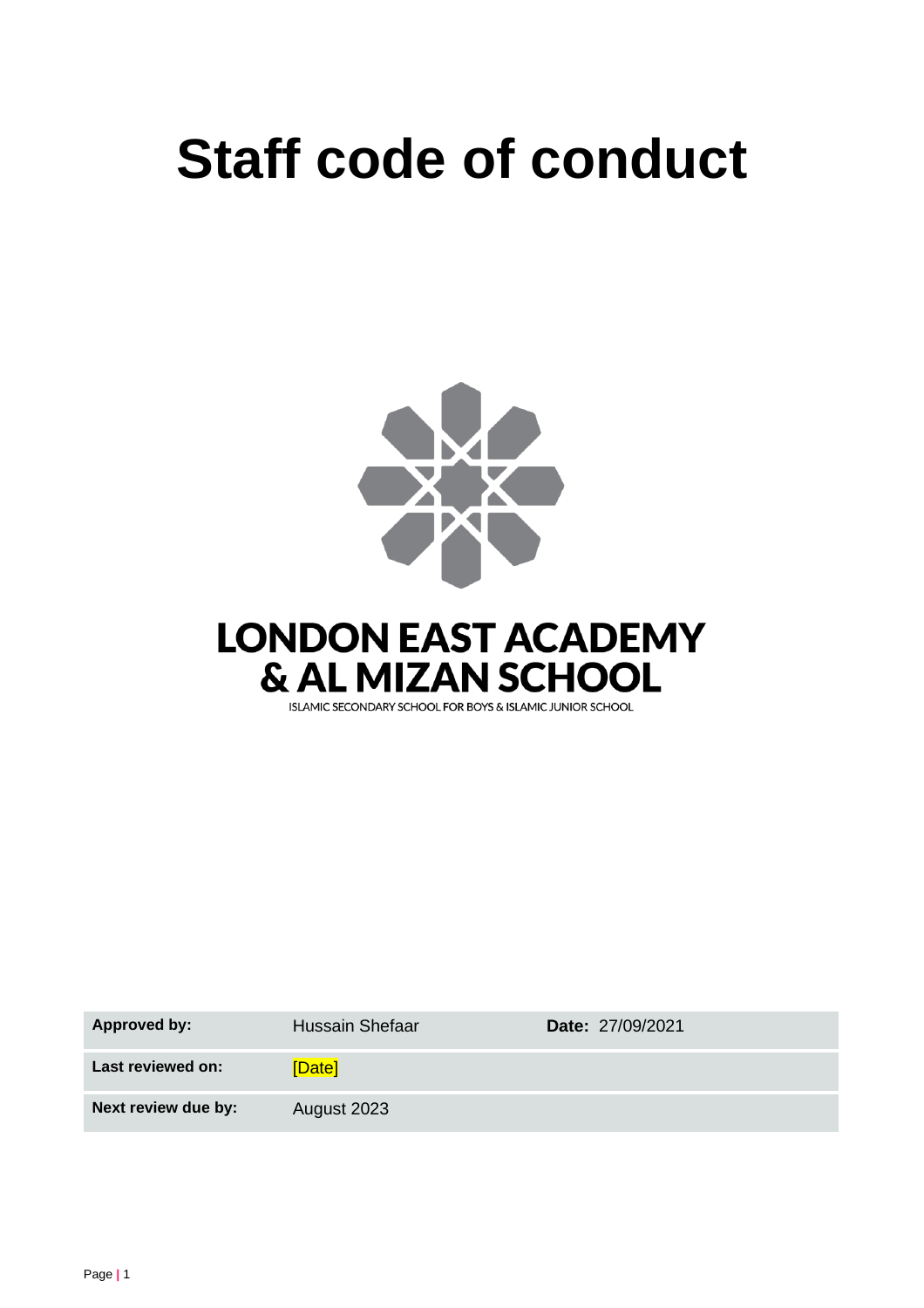# **Contents**

## <span id="page-1-0"></span>**1. Aims, scope and principles**

This policy aims to set and maintain standards of conduct that we expect all staff to follow.

By creating this policy, we aim to ensure our schools are an environment where everyone is safe, happy and treated with respect.

Many of the principles in this code of conduct are based on the [Teachers' Standards.](https://www.gov.uk/government/publications/teachers-standards)

ELM Schools' staff have an influential position in the school, and will act as role models for pupils by consistently demonstrating high standards of behaviour.

We expect that all teachers will act in accordance with the personal and professional behaviours set out in the Teachers' Standards.

We expect all support staff, governors and volunteers to also act with personal and professional integrity, respecting the safety and wellbeing of others.

We expect our staff to promote our vision of seeing a society of God consciousness, respect dignity and justice. All our staff must fulfill our aims to educate, inspire and empower our nation's young people in to future scholars and orators of the Islamic faith who also equally contribute towards the local and wider community as leaders and professionals in their respective fields.

Failure to follow the code of conduct may result in disciplinary action being taken, as set out in our staff disciplinary policy.

Please note that this code of conduct is not exhaustive. If situations arise that are not covered by this code, staff will use their professional judgement and act in the best interests of the school and its pupils.

# <span id="page-1-1"></span>**2. Legislation and guidance**

In line with the statutory safeguarding guidance ['Keeping Children Safe in Education',](https://www.gov.uk/government/publications/keeping-children-safe-in-education--2) we should have a staff code of conduct, which should cover acceptable use of technologies, staff/pupil relationships and communications, including the use of social media.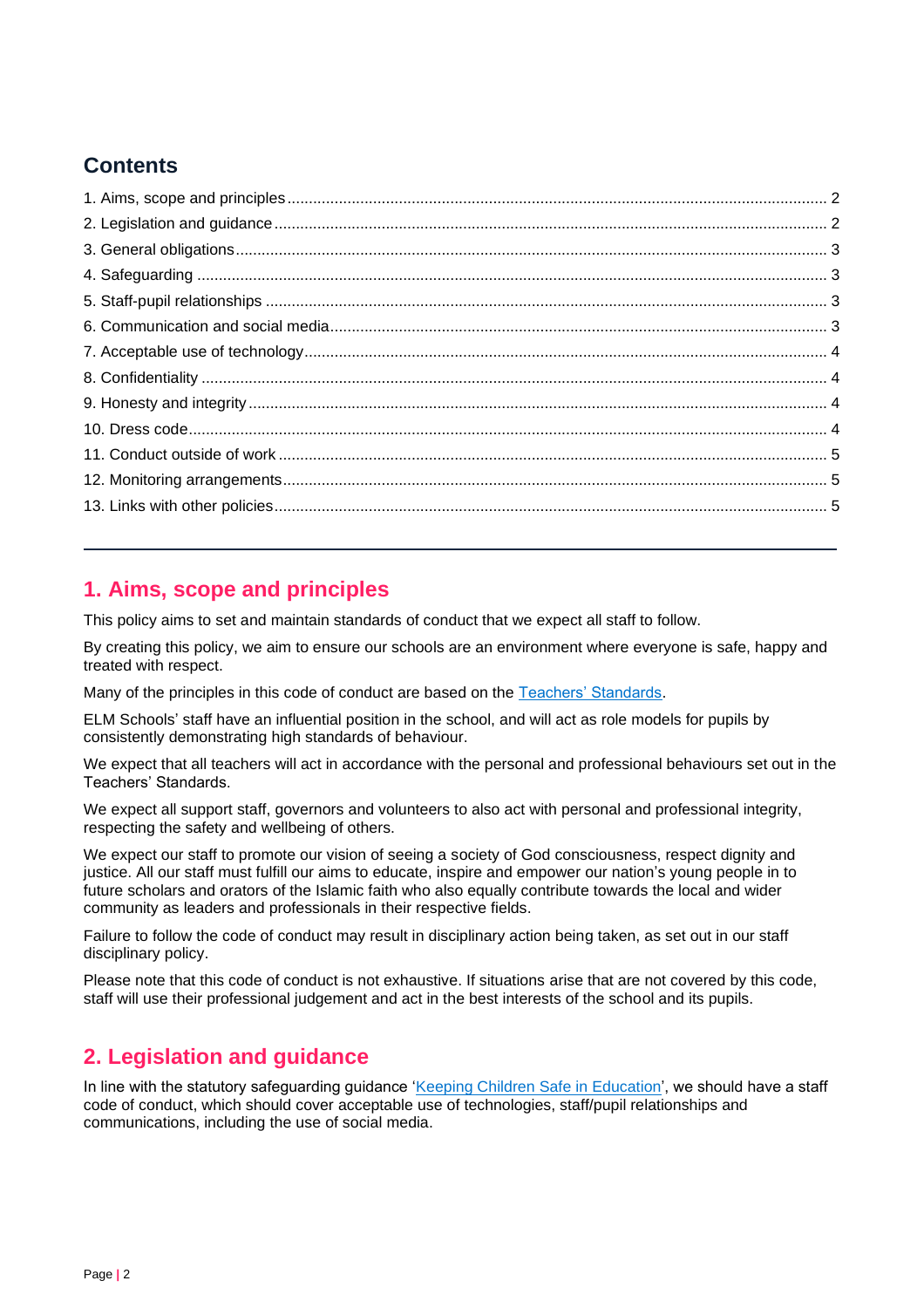# <span id="page-2-0"></span>**3. General obligations**

Staff set an example to pupils. They will:

- Maintain high standards in their attendance and punctuality
- Never use inappropriate or offensive language in school
- > Treat pupils and others with dignity and respect
- > Show tolerance and respect for the rights of others
- Not undermine fundamental British values, including democracy, the rule of law, individual liberty and mutual respect, and tolerance of those with different faiths and beliefs
- Express personal beliefs outside of the school's vision and ethos in a way that will not overly influence pupils, and will not exploit pupils' vulnerability or might lead them to break the law
- Understand the statutory frameworks they must act within
- Adhere to the Teachers' Standards

## <span id="page-2-1"></span>**4. Safeguarding**

Staff have a duty to safeguard pupils from harm, and to report any concerns they have. This includes physical, emotional and sexual abuse, and neglect.

Staff will familiarise themselves with our safeguarding policy and procedures and the Prevent initiative, and ensure they are aware of the processes to follow if they have concerns about a child.

Our safeguarding policy and procedures are available in the staff room and from the school office. New staff will also be given copies on arrival.

# <span id="page-2-2"></span>**5. Staff-pupil relationships**

Staff will observe proper boundaries with pupils that are appropriate to their professional position. They will act in a fair and transparent way that would not lead anyone to reasonably assume they are not doing so.

If staff members and pupils must spend time on a one-to-one basis, staff will ensure that:

- > This takes place in a public place that others can access
- > Others can see in to the room
- A colleague or line manager knows this is taking place

Staff should avoid contact with pupils outside of school hours if possible.

Personal contact details should not be exchanged between staff and pupils. This includes social media profiles.

While we are aware many pupils and their parents may wish to give gifts to staff, for example, at the end of the school year, gifts from staff to pupils are not acceptable.

If a staff member is concerned at any point that an interaction between themselves and a pupil may be misinterpreted, this should be reported to their line manager or the headteacher.

### <span id="page-2-3"></span>**6. Communication and social media**

School staff's social media profiles should not be available to pupils. If they have a personal profile on social media sites, they should not use their full name, as pupils may be able to find them. Staff should consider using a first and middle name instead, and set public profiles to private.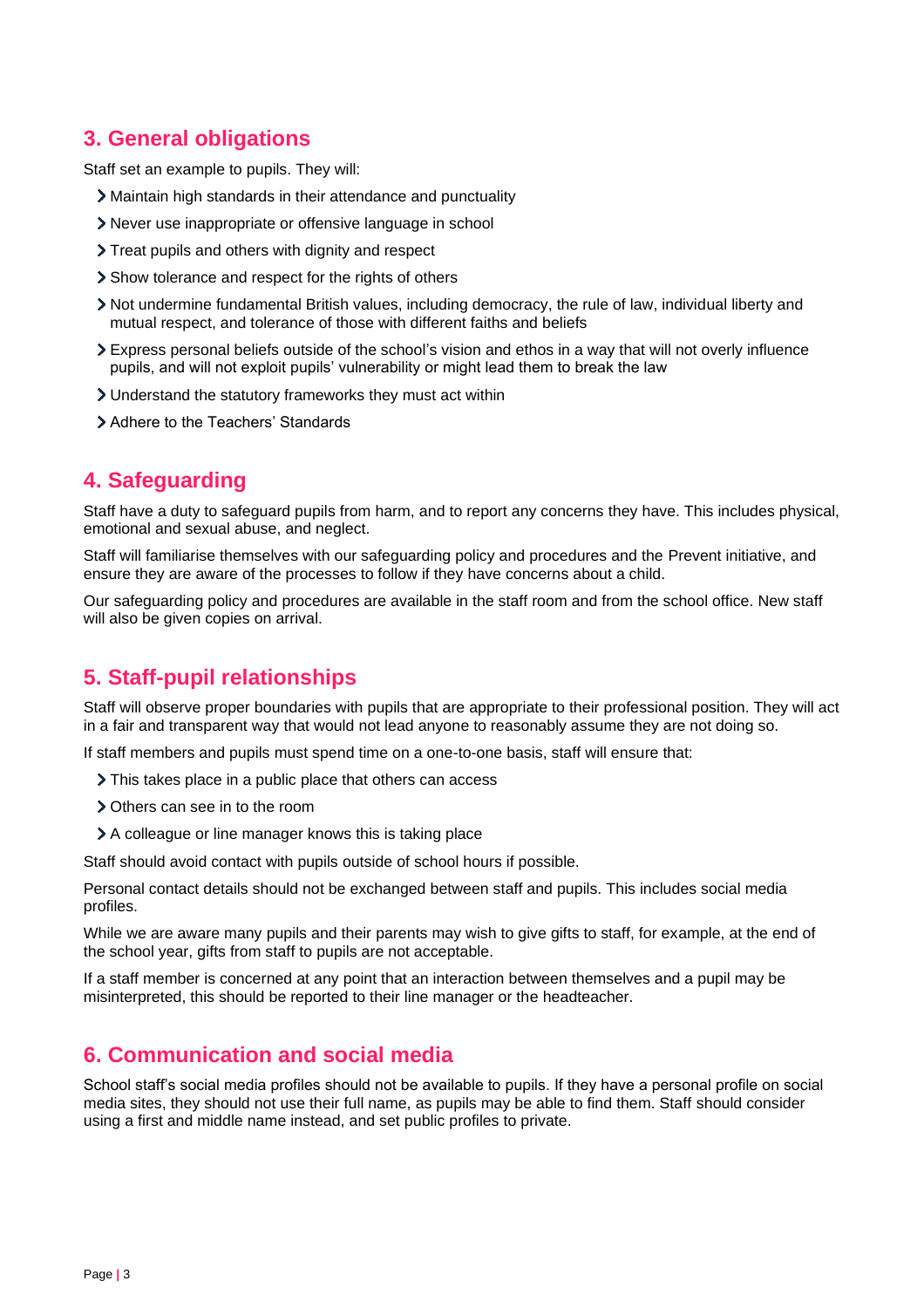Staff should not attempt to contact pupils or their parents via social media, or any other means outside school, in order to develop any sort of relationship. They will not make any efforts to find pupils' or parents' social media profiles.

Staff will ensure that they do not post any images online that identify children who are pupils at the school without their consent.

Staff should be aware of the school's e-safety policy

## <span id="page-3-0"></span>**7. Acceptable use of technology**

Staff will not use technology in school to view material that is illegal, inappropriate or likely to be deemed offensive. This includes, but is not limited to, sending obscene emails, gambling and viewing pornography or other inappropriate content.

Staff will not use personal mobile phones and laptops, or school equipment for personal use in front of pupils. They will also not use personal mobile phones or cameras to take pictures of pupils.

We have the right to monitor emails and internet use on the school IT system.

Please refer to the E-safety and acceptable use policy for further information.

### <span id="page-3-1"></span>**8. Confidentiality**

In the course of their role, members of staff are often privy to sensitive and confidential information about the school, staff, pupils and their parents.

This information will never be:

- Disclosed to anyone without the relevant authority
- Used to humiliate, embarrass or blackmail others
- Used for a purpose other than what it was collected and intended for

This does not overrule staff's duty to report child protection concerns to the appropriate channel where staff believe a child is at risk of harm.

### <span id="page-3-2"></span>**9. Honesty and integrity**

Staff should maintain high standards of honesty and integrity in their role. This includes when dealing with pupils, handling money, claiming expenses and using school property and facilities.

Staff will not accept bribes. Gifts that are worth more than £25 must be declared and recorded on the gifts and hospitality register in accordance with the ELMT Gifts & hospitality policy.

Staff will ensure that all information given to the school about their qualifications and professional experience is correct.

### <span id="page-3-3"></span>**10. Dress code**

Employees must adhere to the ELMT dress code:

- ≻ Dress in a smart manner appropriate for the role in the ELM Schools; some roles will have specific guidelines.
- ⋟ Avoid see-through, revealing, overly tight or low-cut clothing.
- Clothes will not display any offensive or political slogans.
- ゝ Shorts are not allowed. Skirts and dresses should reach below the knees.
- Shoes should be taken off before entering carpeted prayer areas.

Employees should ensure their visitors and clients are aware of and comply with this dress code.